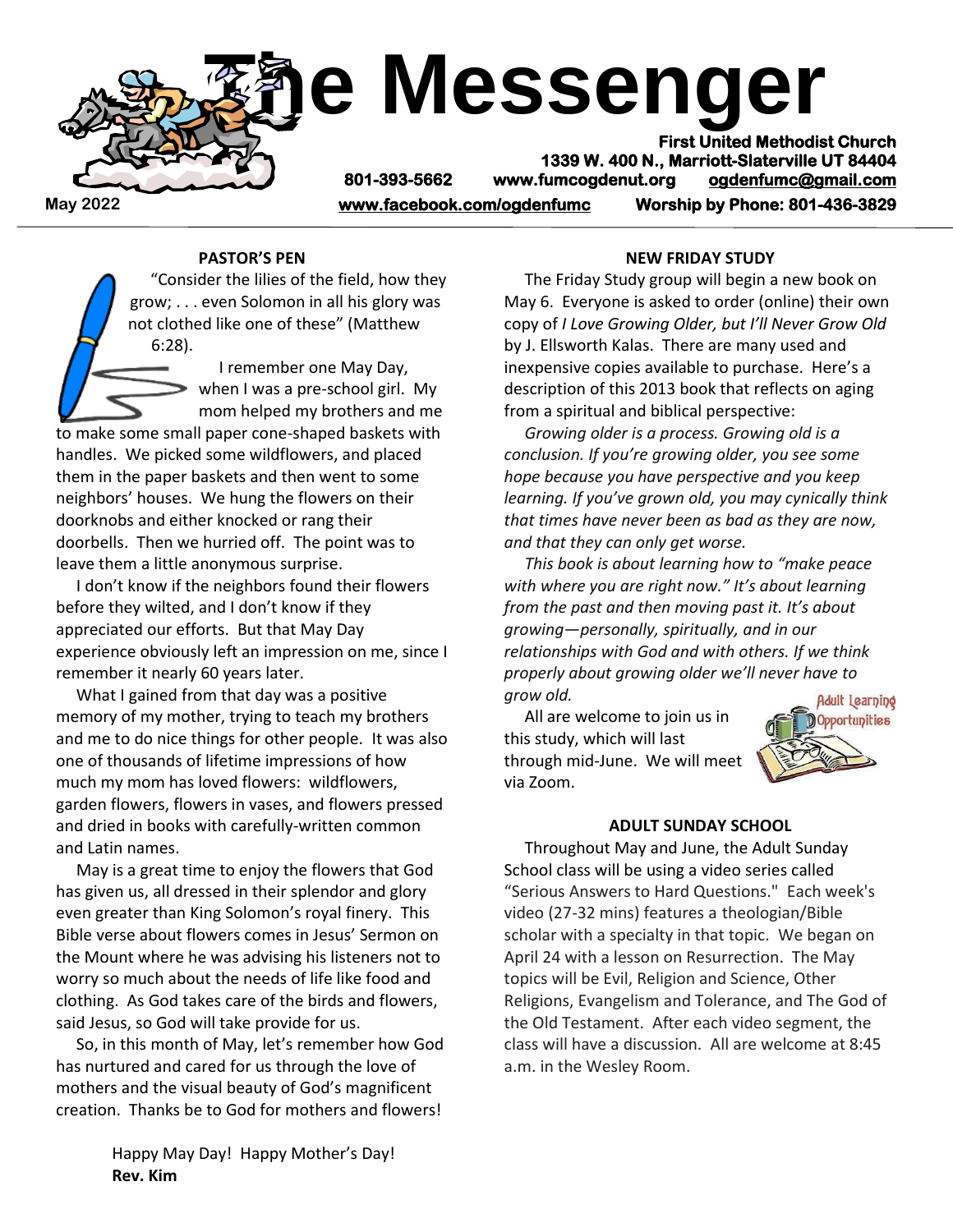# **MAY MISSION EMPHASIS IS YOUTH FUTURES**



 Founded by Kristen Mitchell and Scott Catuccio, Youth Futures has shelters in Ogden and St. George for young people aged 12-18. Both Kristen and Scott have had experiences with homelessness. As a single mom, Kristen sometimes had to search the streets for

her oldest son during a difficult time in his youth. Scott personally experienced times of homelessness as a young person.

 In 2015, Kristen and Scott opened Utah's first homeless Residential Support Temporary Youth Shelter with 14 overnight shelter beds located in downtown Ogden. Please think about giving your own generous donation for this vital outreach as a designated offering through FUMC or through loose coins left in our church offering plates on Sundays during the month of May. Below is a description of Youth Futures services followed by their website:

# **OVERNIGHT SHELTER**

 Located in the heart of downtown Ogden and St. George, Utah. Youth Futures provides emergency shelter, temporary residence and supportive services for runaway, homeless, unaccompanied and at-risk youth ages 12-18. The shelter is open 24 hours per day.

## **DROP-IN SERVICES**

 Available to any youth ages 12-18. Drop-in services allow for the youth to access food, clothing, hygiene items, laundry facilities, computer stations, and case management. Drop-in hours are 6:30 am to 8:00 pm every day of the week.

# **STREET OUTREACH**

 Youth Futures' Street Outreach is conducted twice per week and provides outreach and crisis services on the streets to youth in Ogden and St. George, Utah. **YOUTH FUTURES UTAH:**

<https://www.youthfuturesutah.org/>

### **FIRST SUNDAY FELLOWSHIP TIME**



 First Sunday Fellowship Time will be provided by the Finance Committee on May 1<sup>st</sup>. Other committees and groups are asked to sign up to provide

snacks on successive first Sundays.

# **CHILDREN'S SUNDAY SCHOOL**



 Children's Sunday School has returned to its regular format. All children, ages 3 years old – 5<sup>th</sup> sunday school grade, are welcome! Children will

start in worship with their families and then head to Sunday School during announcements. One change is that children will be in worship the entire service on the first Sunday of each month (Communion Sunday). Kid's Corner will be available on Communion Sunday. Class will be held the other Sundays of the month through May 29. If you have any questions, please contact Brenda Boren a[t b.boren34@gmail.com](mailto:b.boren34@gmail.com) or 801.866.9698.

## **VACATION BIBILE SCHOOL 2022**



 **Register now** for the best week of the summer! Mark the dates of August 1-5, 2022, from 5:30-8 p.m. At Rocky

Railway VBS, kids will discover that Jesus' power can pull them through life's ups and downs. The week will be filled with amazing experiments, creative games, surprising adventures, and incredible music. This mountaintop adventure is open to children ages 3 through 6<sup>th</sup> grade. Register online at fumcogdenut.org.

 Want to volunteer for VBS? The following opportunities are available. Please contact Brenda at [b.boren34@gmail.com](mailto:b.boren34@gmail.com) or 801.866.9698. **Crew leaders** - Crew leaders will lead 5-6 elementary children through 4 stations during the course of the evening where you'll learn important Bible truths and have a lot of fun! And you won't be alone. You'll have a youth helper assigned to your crew and will travel to your stations with 2-3 other crews.

**Youth crew leaders** - Youth crew leaders bring the excitement and energy to our VBS that helps the children get excited about learning the Bible truth for that day. You'll be placed in each crew to help the crew leaders guide their children from station to station. You'll get to play with the kids and participate in helping them do the activities planned each day. **Decorating Team** - If you want to be involved in VBS, but can't help out during the week, this could be the perfect job for you! As part of the decorating team, you are responsible for bringing Rocky Railway to life for the kids. We have ideas and need folks to implement them.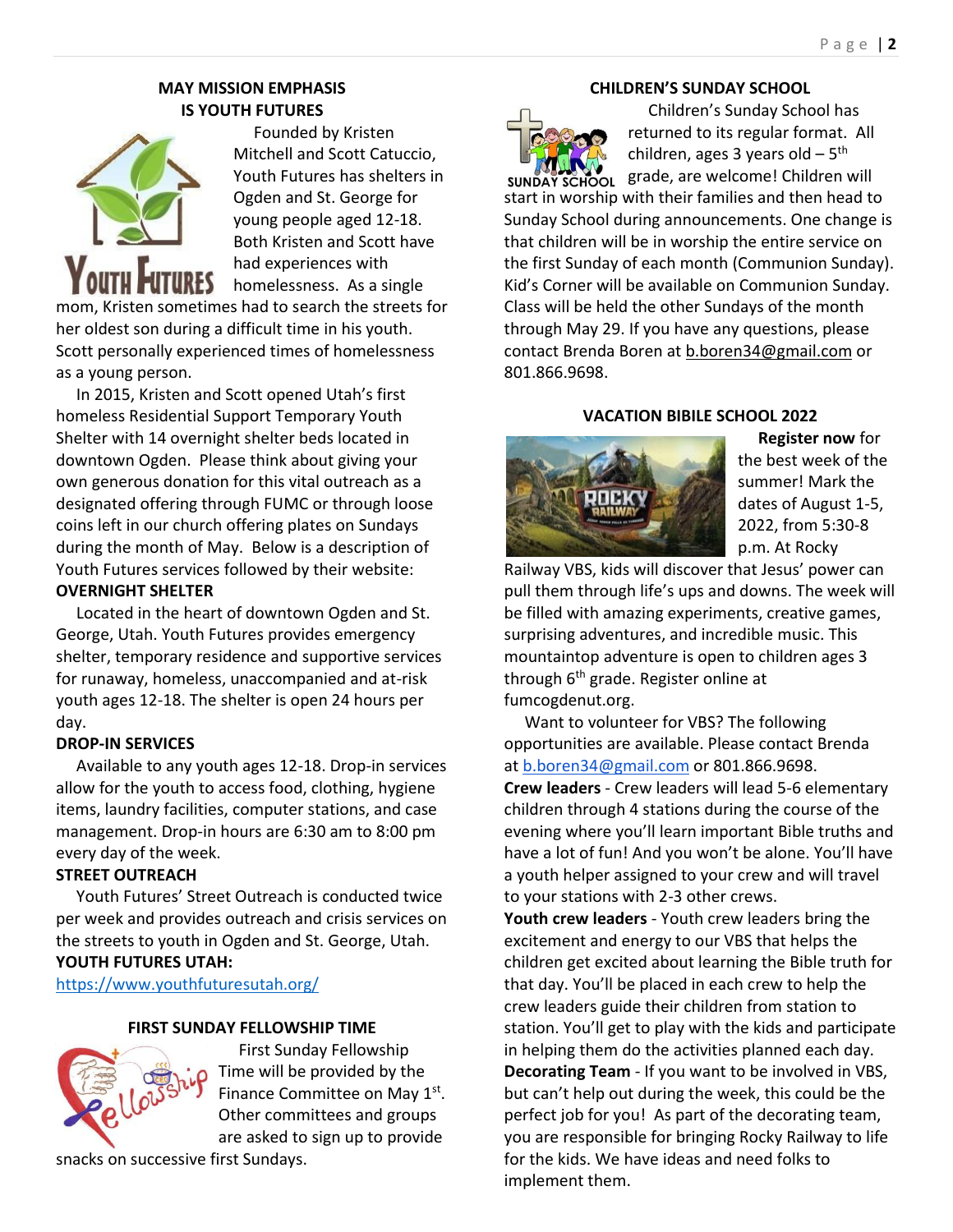# **SUMMER CAMPS AT PINECLIFF**

 Pinecliff Camp is located 18 miles east of Coalville, UT, about a one-hour drive from Ogden. Campers will come to know and understand the God of creation. Campers will join cross-age family groups and same age cabin groups for activities. Explore God's presence in all

aspects of life, meet old and new friends in singing, stories and sharing. Dates and costs are listed below. **Camperships** 



(scholarships) are available. Contact Brenda Boren for more information and registration forms. For more information about Pinecliff Camp, visit [www.pinecliffcamputah.org](http://www.pinecliffcamputah.org/).

**Elementary Camp**: (Grade K-6) July 18 to 22, 2022. Fee before July 1, \$180.00.

After July 1, \$215.00 (Note: Kindergarten campers must have an adult stay during camp.)

**Junior/Senior High Camp**: (Grade 6-12) July 25 to 29, 2022. Fee before July 1, \$180. After July 1, \$215.00.

# **BOOK TALK**

 The Book Talk book of the month is *Indian Killer* by Sherman Alexie. Join us on Monday, May 9, at 6:30 p.m. via Zoom. Contact Cheryl at [801-389-](tel:(801)%20389-9864)

[9864](tel:(801)%20389-9864) for further information.

# **2022 BOOK TALK READING LIST**

May - *Indian Killer* by Sherman Alexie June - *Freefall* by Jessica Barry July - *The Evening and the Morning* by Ken Follett



August - *Whose Names Are Unknown* by Sanora Babb September - *The Lincoln Highway* by Amor Towles October - *The Radium Girls* by Kate Moore November - *Howard's End* by E.M. Forster December - *Three Weeks with My Brother* by Nicholas Sparks & Micah Sparks

# **HERITAGE/MEMORIAL DAY**

 As is our annual tradition, on **May 29, 2022**, our worship service will honor our 50+ year members, and we will dedicate memorials. After worship, we'll

have a special fellowship time with a cake. We hope you'll be here for the celebration!



# **BEEKEEPING MINISTRY**

 May is the month when the beekeepers visit local schools to spread the good news of the hard working honey bee. We have partnered with the kindergarten classes at Voyager Academy in Clinton for nine years. We do a show and tell presentation on keeping bees for the students. We play a few games to keep it fun. These classes always do a unit on the honey bee and it is rewarding to see how much they know. We try to answer their questions. We will also visit Karissa Barron's first grade class at Vae View Elementary with our traveling show. And finally, Venture Academy, just

up the street from the church, plans to come and do a day of service at our bee hives and garden. The beekeepers always enjoy interacting with the children and sharing our knowledge of beekeeping.



 So far, so good at the beehives! We have three hives that overwintered and are going strong, despite the cold snap recently. We anticipate the arrival of one nucleus hive in May. This is a half size hive with a queen. One of our hives has an aging queen and this new hive is a replacement if needed.

 We still have honey for sale at [www.kristenshoney.com](http://www.kristenshoney.com/) or call Kristen at 801-782- 9347. We are planning work days to make more products to restock the website, soon.

 Many thanks to our hard working beekeepers! If you would like to join in the fun, contact Kristen Bell at [bellf4m@comcast.net](mailto:bellf4m@comcast.net).

## **SUNDAY SCHEDULE**

 8:45 a.m. Adult Sunday School in-person & Zoom 10:00 a.m. In-person Worship and via Facebook Live 10:00 a.m. In-person Children's Sunday School 11:00 a.m. Fellowship Time

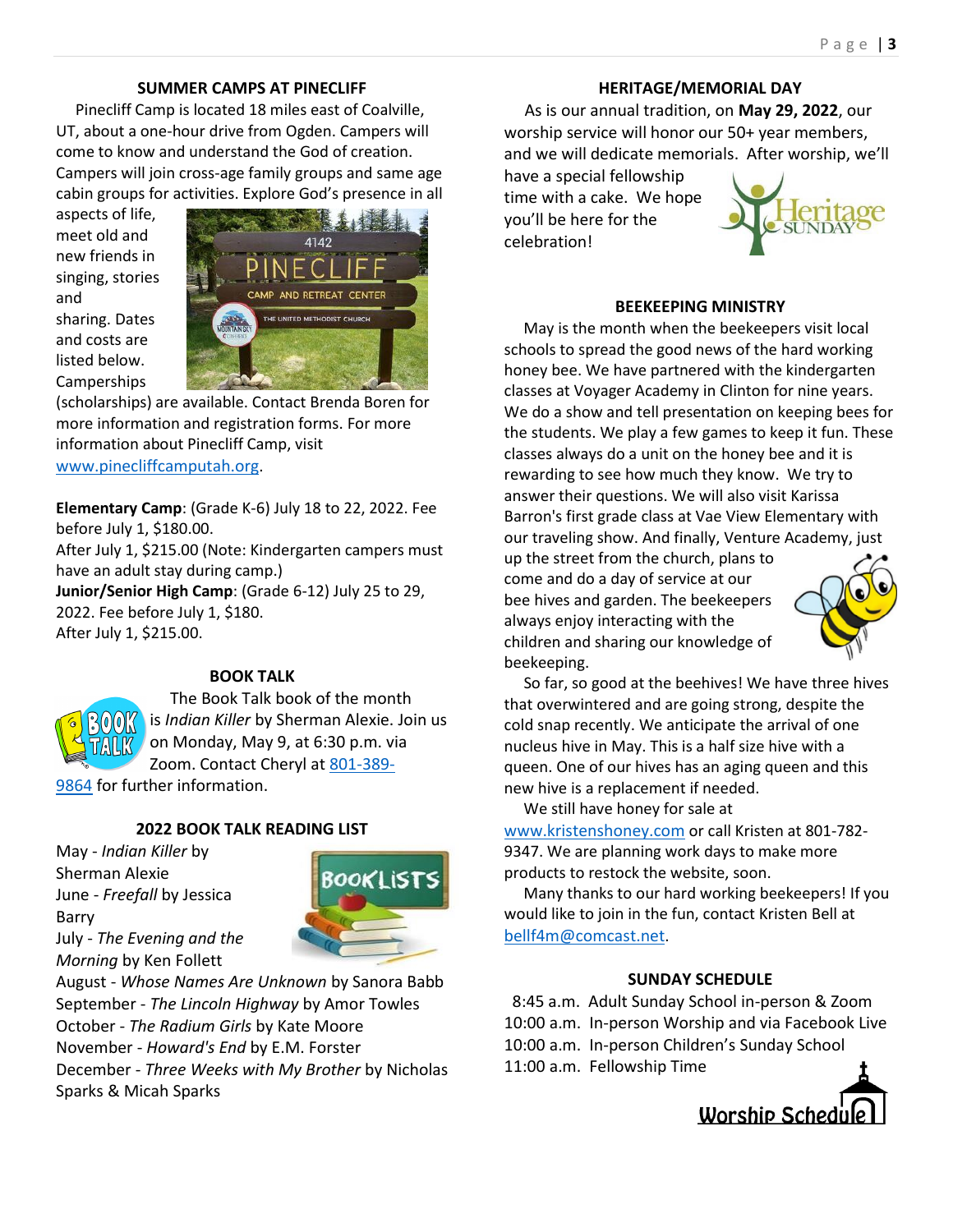# **UNITED WOMEN IN FAITH SUNDAY**

 On **Mother's Day, May 8**, our worship service will feature United Women in Faith. We will honor mothers and women, as our church ladies give leadership as Greeters, Ushers, Song Leader, and Liturgist and make their annual presentations.

 Our May meeting is **Tuesday May 24, 2022** 1:00 pm in the Wesley Room. We invite all women to our last



meeting before summer break. (No monthly meetings for June, July and August).

 We anticipate a program presented via Zoom by personnel in our District leadership. The focus may be an update connected with the name change. There may be a presentation fresh from the quadrennial denominational-wide Assembly held in Florida earlier in May. We have so many resources for sharing. Bring questions on May 24th.

**Be watching for Craft Fair updates in newsletters and weekly emails. (Dates: Oct. 21 and Oct. 22, 2022)**

# **UNITED METHODIST MEN**



 **Students**: Scholarships for college and technical school are available to members/constituents

of FUMC. To apply, fill out the William H. & LaDean Stobaugh Scholarship application form on the church's website under the UMM link. This fund is in honor of the Stobaugh's who were long time members of our church and fervent advocates of higher education. The deadline for submissions is June 25th.

 **Bowlers**: come join the UMM on Sunday, May 22nd at 2pm at SpareTime Lanes in Roy as we knock down pins in a fundraiser for our scholarship fund. Contact Paul Kriekard or Tim Stenner if you're interested in bowling. If you're not a bowler, please

consider sponsoring a UMM bowler to help FUMC students pay college expenses.



## **RESURFACE YOUR PARKING SPACE**

 Last summer, we started noticing weeds growing through the cracks in the church parking lot. Since then, the cracks have gotten even bigger. So the Trustees have received bids from five different companies for filling the cracks, resealing the pavement, and then repainting the stripes. We are responsible for the parking area and our access road. As this newsletter goes to the post office, the bid winner is being finalized. The Trustees are taking care to make the best choice, and we expect the decision and work to happen soon.



 The cost will be approximately \$15,000. Over the past several years, the United Women in Faith **HAMAN** have given half of their Craft

Fair proceeds to the Trustees Fund. That will help get us started. But now we need the congregation to raise some additional funds. If we divide the \$15,000 by our 98 parking spaces, the cost per space is \$153.00. Would you be willing to pay for one or more spaces? If so, please give your donation to FUMC with the notation "Parking Lot."

 Some of you have asked when the lot was last resurfaced. We did it in 2018. When the paving occurs, there will be some days we won't be allowed to drive or park at the church. If need be, we can probably use the neighboring property that used to be an equine hospital and now belongs to Marriott-Slaterville City.

#### **NATIVE AMERICAN MINISTRIES**

 In this newsletter you will find a United Methodist Special Sundays offering envelope. In this month of



May, you can use that envelope to donate to United **Methodist** Native American Ministries throughout our

country. In our own Mountain Sky Conference, we have two Native American Ministries: Native Grace in the Four Corners area and the Blackfeet United Methodist Parish in Montana. Both of those ministries will benefit from your generosity.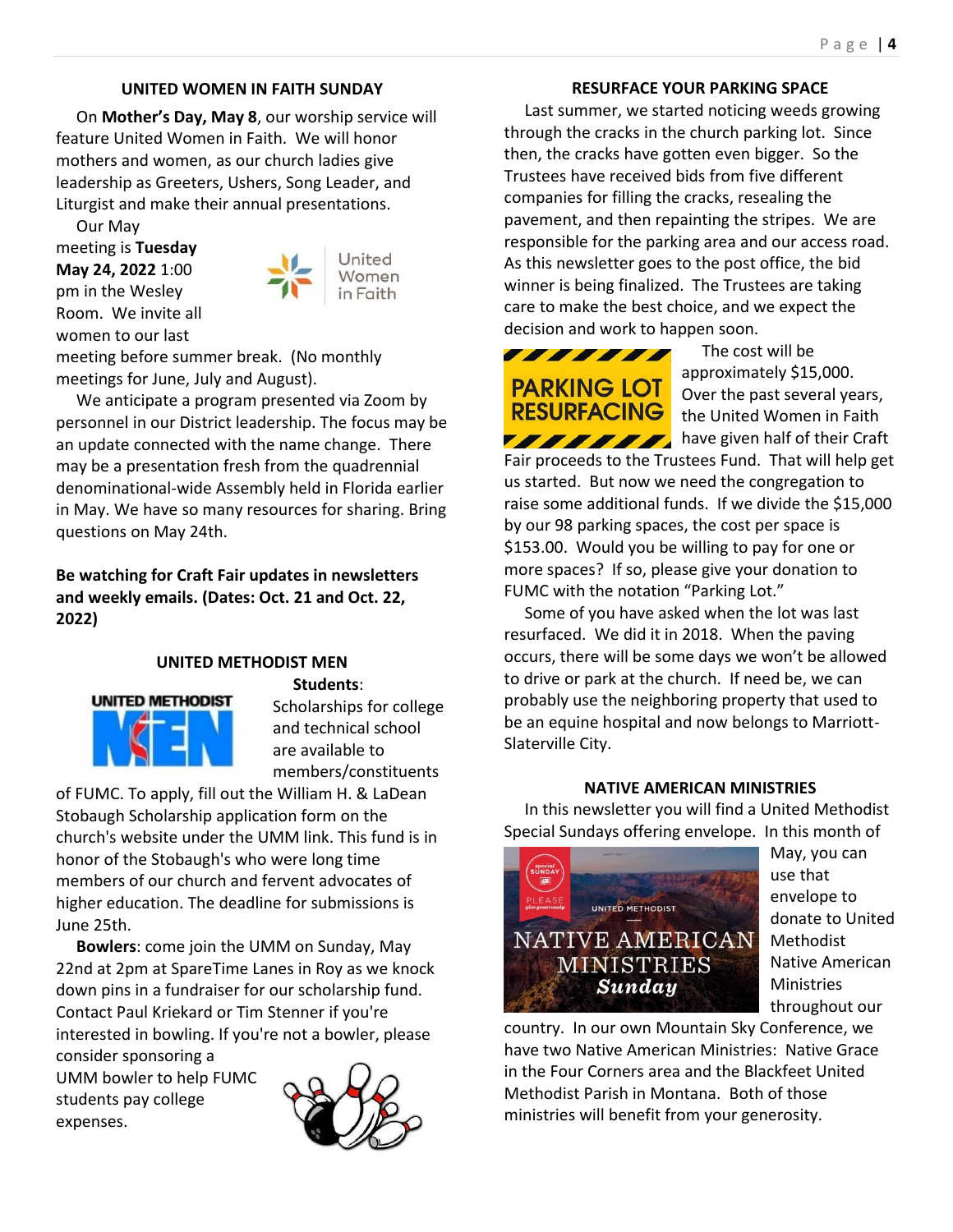#### **IRAs + RMDs + QCDs = TAX ADVANTAGED GIVING**

 Do you have an IRA (Individual Retirement Account) with a RMD (Required Minimum Distribution)? If so, you might want to consider having the annual RMD sent directly (in full or in part) to FUMC, as a QCD (Qualified Charitable Distribution).

 If you receive your distribution yourself, you incur tax liability on the distributed income. But if you have the



check sent directly to the church, you can avoid that taxation—all the while making all or most of your pledged donation to the church in one easy payment. Due to the time required for processing paperwork, we suggest that you inform your IRA institution before November, if you want the donation to occur in the current calendar year. Otherwise, you might consider it for your 2023 pledge. This RMD option to give a Qualified Charitable Distribution is especially advantageous now that most people are taking the IRS Standard Deduction and are limited to a \$300/\$600 (single/couple) tax advantage for charitable giving.

 One more note: While the age for Required Minimum Distributions has recently been raised from 70.5 years to age 72, anyone age 70.5 or older can take advantage of the tax advantage in giving to the church through a Qualified Charitable Distribution.

#### **SMITH'S INSPIRING DONATIONS**



 We were just notified that, during the first quarter of 2022, we earned

**\$86.46** in donations from Smith's grocery and pharmacy. Thank you to the 24 households who have linked your loyalty cards to FUMC! If you haven't yet done this, please stop by the customer service counter the next time you are at Smith's and ask them to help you make these easy donations to our church.





First United Methodist Church,

 Thank you for your donation of \$765.00 on February 4, 2022 and \$166.49 on March 9, 2022 to support Catholic Community Services of Utah's (CCS) programs. Your generosity has helped us provide comfort and relief during one of the most challenging times facing our country. CCS is working diligently to ensure that we are able to assist thousands of people, while at the same time keeping our staff and clients safe.

 The doors of CCS have remained open to provide essential services to vulnerable people who have few if any, other options for help during these uncertain times. The Bishop Weigland Homeless Resource Center has remained a safe haven for our homeless friends, especially during the shut-down. The St. Vincent de Paul Dining Hall is once again providing a sheltered place to enjoy a meal instead of the curbside service and sack lunches we utilized previously, and we have continued to deliver meals to all three Homeless Resource Centers. The Joyce Hansen Hall Food Bank has been providing food assistance to thousands of families in northern Utah, including those who may have lost work due to the pandemic. Our Migration and Refugees Services continue to provide case management to new and previous refugee families resettled by CCS, and we are seeing a greatly increased need for our Immigration and Refugee Foster Care services.

 Your gift, along with the gifts of others, allows CCS to *provide help and create hope* during one of the most challenging times in our nation's history, making your support more vital than ever. CCS will continue to be a source of help during troubled times.

> Sincerely, Bradford R. Drake Executive Director, CCS of Northern Utah

## Dear FUMC Family,

 Just a quick note to thank you for all the cards and good wishes I have received. They have made a big difference in my life and I really appreciate your loving concern.

Sincerely, Wendy Zvon